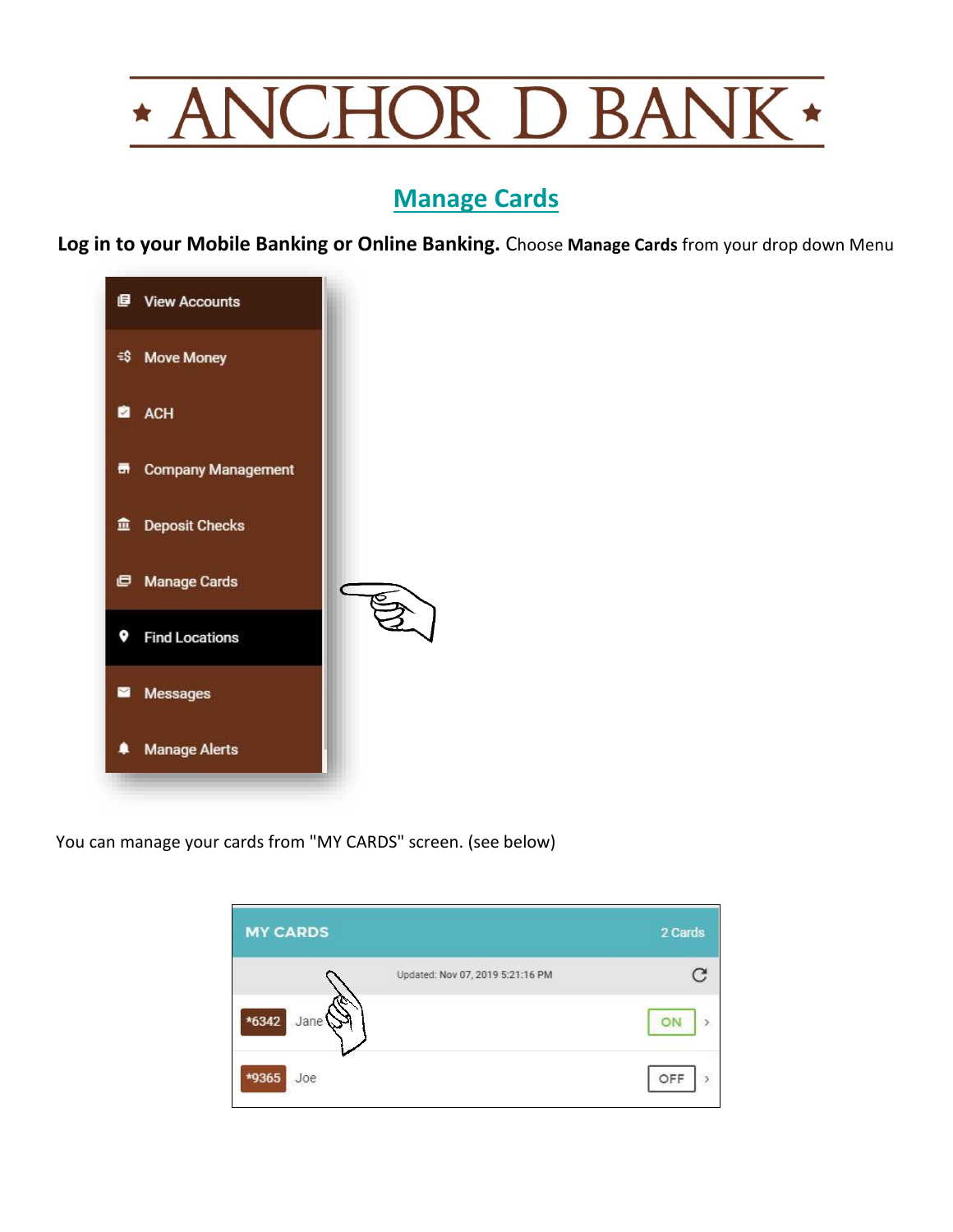You will have the ability to name your cards, choose alerts and to turn on/off the card.



1. **Name your Card**- you can edit and name your cards for easy reference.

- Go to the box that has the "edit" icon (small pencil) in the right hand corner.
- Click in the box until you have the blinking cursor
- Type in the name you would like to use- above you see it is "Jane"
- 2. **Manage Alerts** for your cards- You will click on Manage Alerts

| <b>EDIT CARD</b>  |                                                       |  |
|-------------------|-------------------------------------------------------|--|
|                   | <b>* ANCHOR D BANK *</b>                              |  |
|                   | <b>DEBI</b><br>Jane<br>SOON<br>**** **** **** 6342 VI |  |
| CARD NAME<br>Jane |                                                       |  |
|                   | <b>A</b> Manage Alerts                                |  |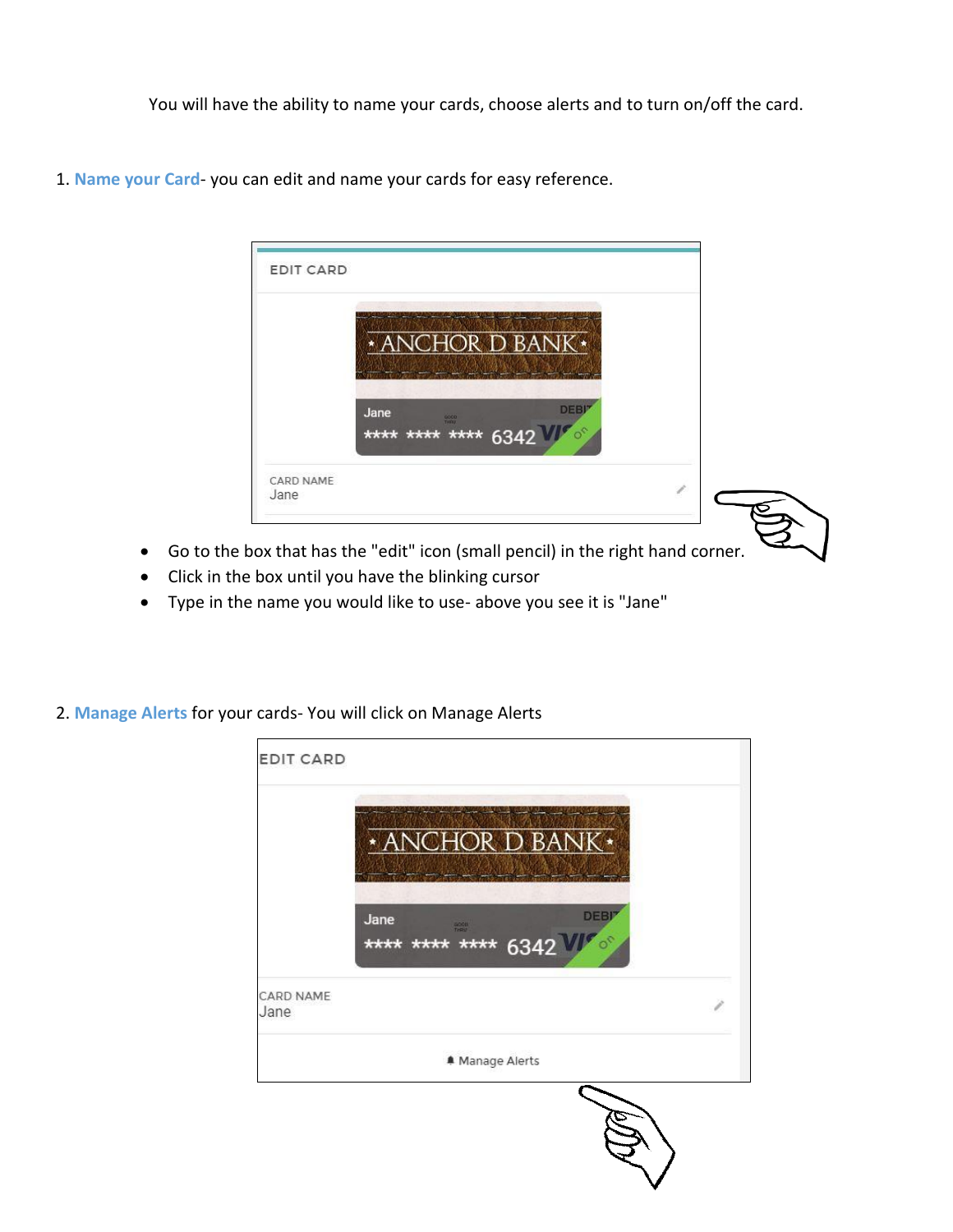• Choose "ENABLE ALERTS"

• Click on the arrow to the right of the card to choose which alerts you would like to receive

| Enable alerts for this card    |  |
|--------------------------------|--|
| <b>ALERT TYPE</b><br>Approvals |  |
|                                |  |

• You may choose Denials, Approvals or Both

| <b>ALERT TYPE</b>          |        |  |
|----------------------------|--------|--|
|                            |        |  |
| Approvals                  |        |  |
| Denials                    | $\geq$ |  |
| Both Approvals And Denials |        |  |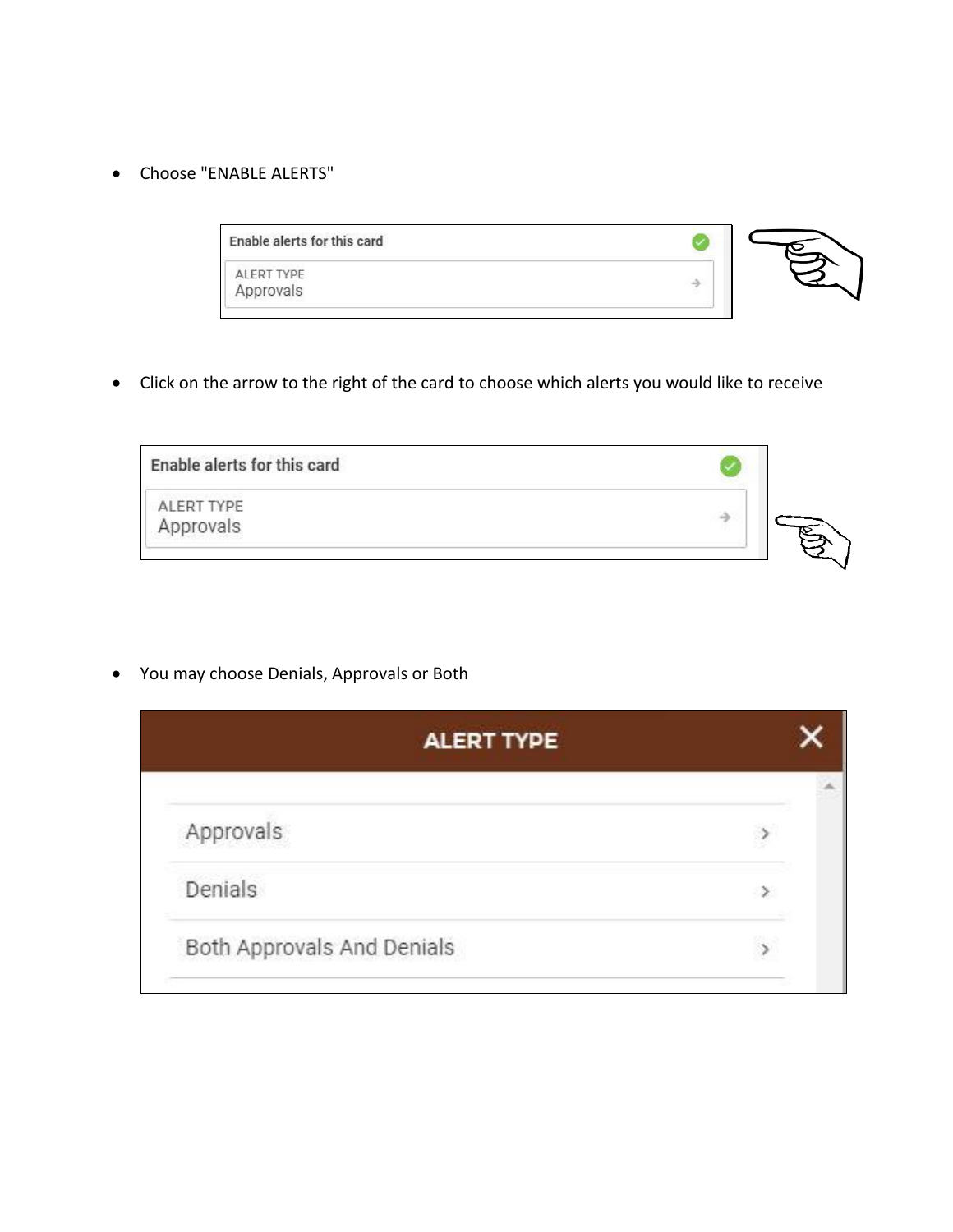• After you choose, you will fill in the E Mail Box with the address you want to receive the Alert

| EDIT CARD ALERT                   |   |  |
|-----------------------------------|---|--|
| CARD NAME<br>Jane                 |   |  |
| <b>CARD NUMBER</b><br>$***6342$   |   |  |
| Enable alerts for this card       |   |  |
| ALERT TYPE<br>Approvals           | 斗 |  |
| <b>EMAIL</b><br>Janedoe@zmail.com |   |  |
| <b>SAVE</b>                       |   |  |

• Press **SAVE**

.

3. **Turn Card(s) ON or OFF** This is a GREAT safety and security feature.

| <b>EDIT CARD</b>  |                                       |                          |
|-------------------|---------------------------------------|--------------------------|
|                   | NCHOR D BANK ·                        |                          |
|                   | Jane<br>soca<br>**** **** **** 6342 W | <b>DEBI</b><br><b>OC</b> |
| CARD NAME<br>Jane |                                       |                          |
|                   | <b>A</b> Manage Alerts                |                          |
|                   | <b>TURN OFF</b>                       |                          |